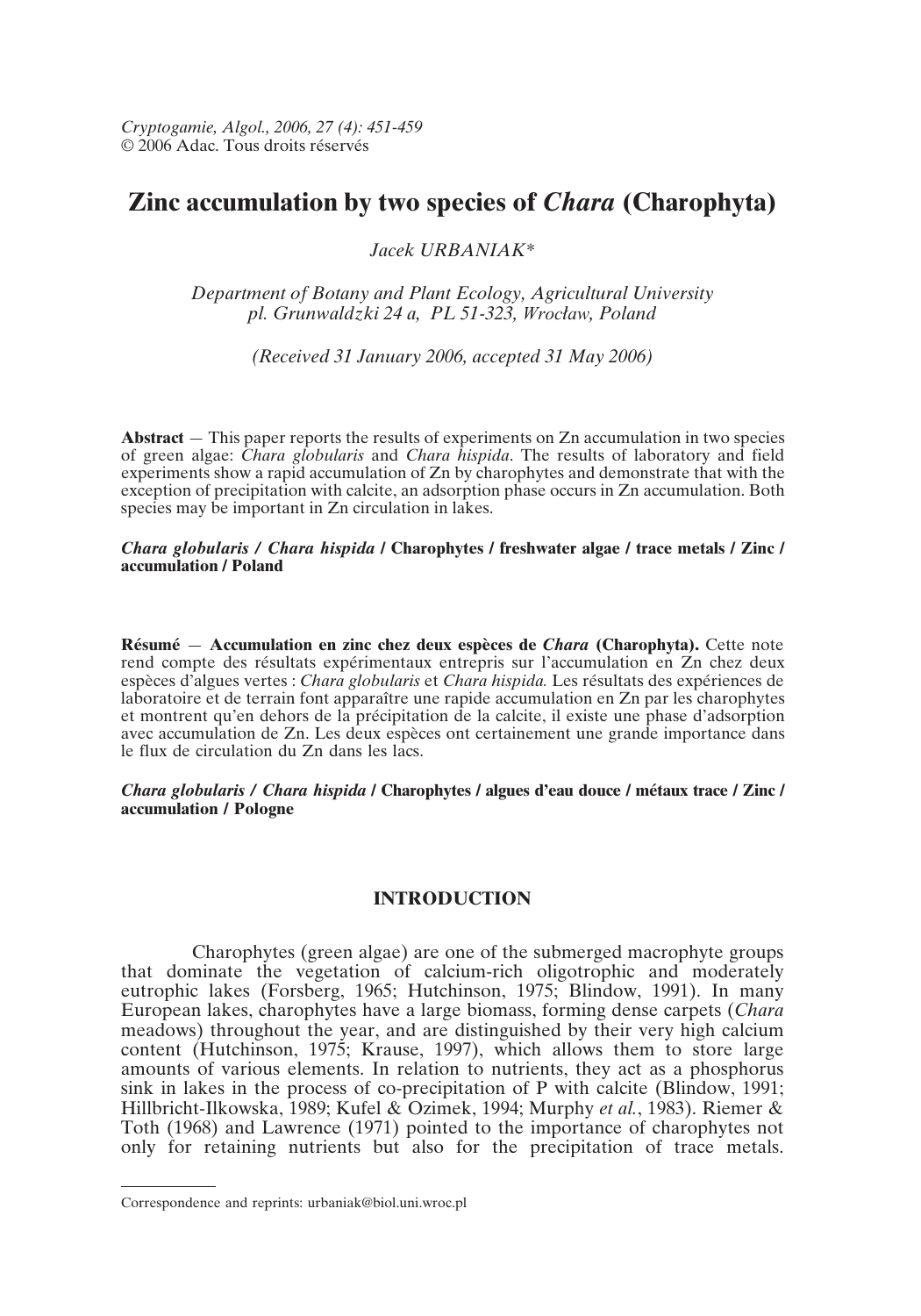452 J. Urbaniak

However, in contrast to nutrients, only a few studies have been carried out on the accumulation of trace metals in charophytes, and there are no detailed studies on the rates of accumulation of Zn.

This paper analyses the possible way and time of Zn accumulation in two significantly different species of *Chara*, *Chara hispida* L. and *Chara globularis* Thuillier, based on field and laboratory experiments.

## **MATERIALS AND METHODS**

*C. globularis* is a small species with a main axis diameter of about 0.5-1 mm, and *C. hispida* is larger (main axis diameter of 1-4 mm) up to 40-50 cm long (Blindow, 1991).

Plant samples were collected from the Lake Blizienko in the northeastern part of Poland, Masurian Lakeland. In all experiments shoot tips (distal 10 cm) were used. Plants were rinsed with lake water and quickly transported to the laboratory. Each assay of 35 g fresh-weight shoot tips (10 cm long) was placed in a glass tank containing 1 litre of lake water plus the precise volume of experimental solution, then incubated in laboratory at 18  $^{\circ}$ C for 120 hours under irradiance (144 µmol/m*<sup>2</sup>*/s–1, day : night 16 : 8 h). Both species of *Chara* were grown at four  $\overline{Z}$ n concentrations in five replicates: 0.3, 0.5, 0.7, 1.0 (mg  $\overline{Z}n/l$ ), along with control samples. All solutions were made up on the initial day of the experiment from a 1000 mg/l stock solution.

Field experiments were conducted in the lake in transparent plastic tubes with a diameter of 16 cm for *C. hispida* and of 6 cm for *C. globularis*. Zinc levels and experimental designs were the same as in the laboratory experiment. The water level in tanks was identical to that in the lake. Plants were incubated under natural conditions for 72 hours in the middle of the summer of 2002.

After the experiments (72 and 120 hours), the tested plants were collected, dried at 60  $\degree$ C and homogenized with 6 ml of a mixture of HNO<sub>3</sub> and  $H<sub>2</sub>O<sub>2</sub>$  (2:1) using a defined time/program in a CEM microwave. The samples were filtered, and the Zn content was determined using an Avanta Sigma-GBC atomic absorption spectrophotometer. The level of Zn in water was determined by analysis at the start of each experiment and in adequate periods of time after 2, 48, 72 hours in the field experiment, and additionally, after 96 and 120 hours in the laboratory. Water was analyzed after filtration with an AAS graphite furnace. Water samples from Lake Blizienko were collected from the site for physicochemical analysis by standard methods. Temperature, pH and conductivity were determined *in situ*. All analyses were performed in duplicates. Additionally, several samples of the species investigated were taken to determine the "natural" content of  $\overline{Z}$ n. The results were tested by ANOVA and Student t-test (t<sub>0.05</sub>), using the Statistica program, to determine if differences observed through exposure periods were significant.

The concentration of elements inside the internal wall of internodes was determined by scanning electron microscopy (SEM, Hitachi). The accelerating voltage for the analysis was 20 KeV.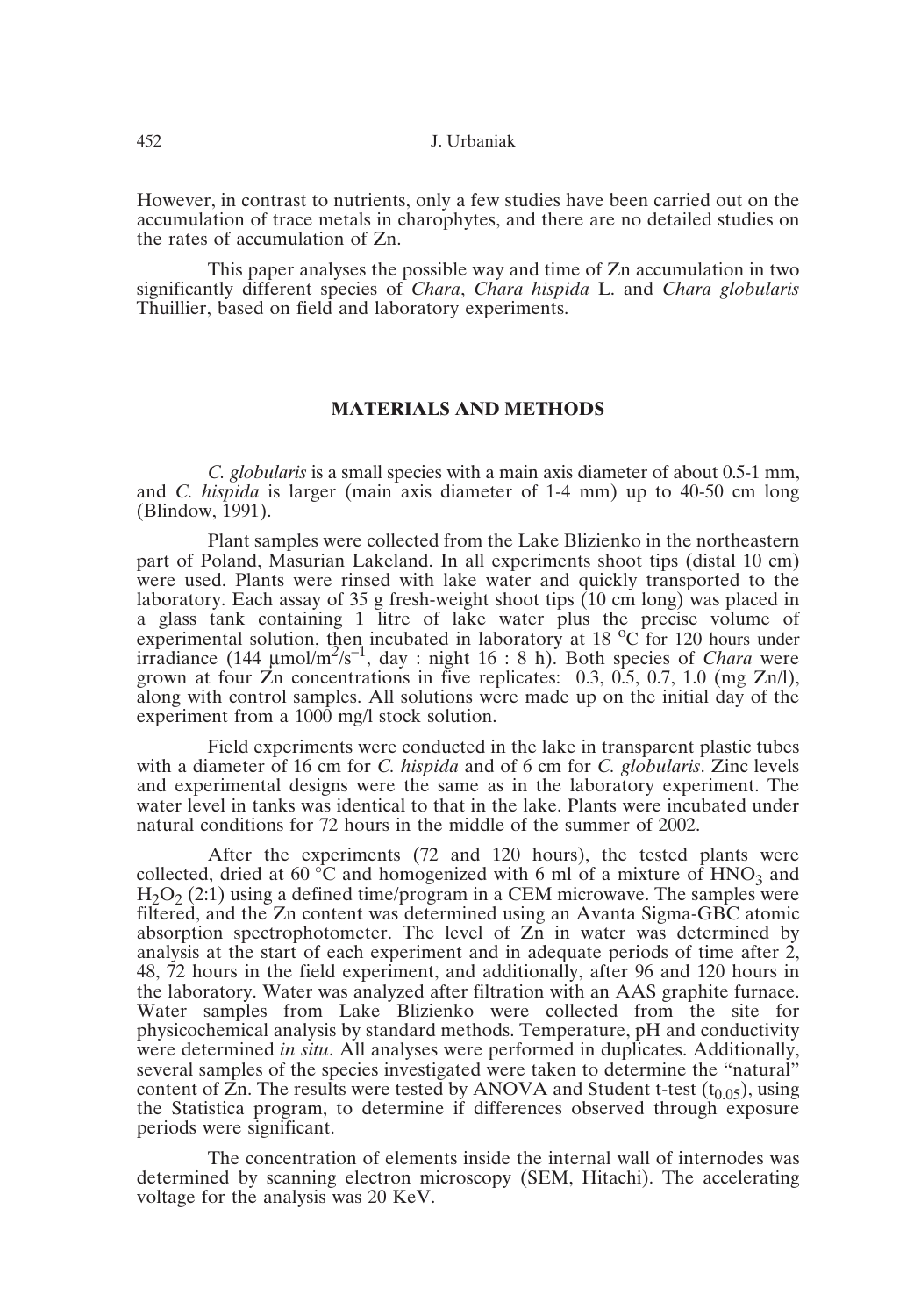## **RESULTS**

Table 1 summarizes the chemical composition of the lake water. Table 2 shows the changes in Zn concentration after the experiments. The values given are the averages of the experiments, carried out in the laboratory or in the field. The concentration of Zn in the water of the experiments showed large differences between the two species, however, the concentration of Zn in the water during the 120- and 72-hour experiments also decreased significantly for both species (Tab. 2).

In the case of *C. globularis,* Zn content in the water decreased to 13.2- 29.2% of the initial concentration, after 120 hours of laboratory experimentation (Table 2). This species accumulated Zn in the range of 70.8-86.8%. In the field experiments with *C. globularis*, aqueous Zn decreased significantly to 3.8-6.3% of the initial Zn content in the water and the rates of Zn accumulation were between 93.7 and 96.2%.

For *C. hispida,* the experiment shows a change of Zn of 26.0-34.7% of the initial concentration during the 120-hour run. This species accumulated 65.3- 74.0% of initial Zn from water in the laboratory experiments. During the field experiments of *C. hispida*, aqueous Zn decreased significantly from 16.4-26.5% of initial Zn content in water (Zn accumulation was 73.5-83.6%).

Changes in the concentration of Zn in the water by accumulation of both species of *Chara* are shown in Table 2, Figs 1 and 2 (initial concentrations 1.0 mg Zn/l). It is evident (Figs 1, 2) that there is a difference in the rate of accumulation of Zn from water. Accumulation of Zinc by both *Chara* species was more rapid in the field experiments than in the laboratory. In *C. globularis*, aqueous Zn decreased significantly during the first two hours in the field experiment (Fig. 1), but in the laboratory the same level of aqueous Zn was reached only after 48 hours of experiment. Similar processes were observed in *C. hispida* (Fig. 2).

The concentrations of Zn retained in the water at the end of the experiments are shown for *C. globularis* (Fig. 3a, b) and for *C. hispida* (Fig. 3c, d).

| Variable                                  | Mean  | Range           |
|-------------------------------------------|-------|-----------------|
| Temp. $(^{\circ}C)$                       | 19.4  | 15.0-23.5       |
| pH                                        | 8.0   | $7.7 - 8.3$     |
| Conductivity ( $\mu$ S cm <sup>-1</sup> ) | 333   | 280-369         |
| $PO_4^{3-}$ (mg l <sup>-1</sup> )         | 0.22  | $0.18 - 0.28$   |
| $Ca^{2+}$ (mg $l^{-1}$ )                  | 24.0  | 7.9-34.2        |
| $Na^{+}$ (mg $l^{-1}$ )                   | 3.5   | $1.7 - 5.6$     |
| $NH_4^+$ (mg l <sup>-1</sup> )            | 0.47  | $0.26 - 0.64$   |
| $NO_3^{-}$ (mg l <sup>-1</sup> )          | 0.28  | $0.17 - 0.39$   |
| $NO2- (mg l-1)$                           | 0.005 | $0.001 - 0.009$ |
| $K^+$ (mg $l^{-1}$ )                      | 1.06  | $0.43 - 1.3$    |
| $Mg^{2+} (mg l^{-1})$                     | 7.6   | 5.7-9.3         |
| $Cl^{-} (mg l^{-1})$                      | 37.9  | 32.5-43.7       |
| $SO_4^{2-}$ (mg l <sup>-1</sup> )         | 33.4  | 22.7-52.2       |
| $\text{Zn}^{2+}$ (µg l <sup>-1</sup> )    |       | < 0.1           |

Table 1. Lake Blizienko water chemistry data for the period May-September 2002.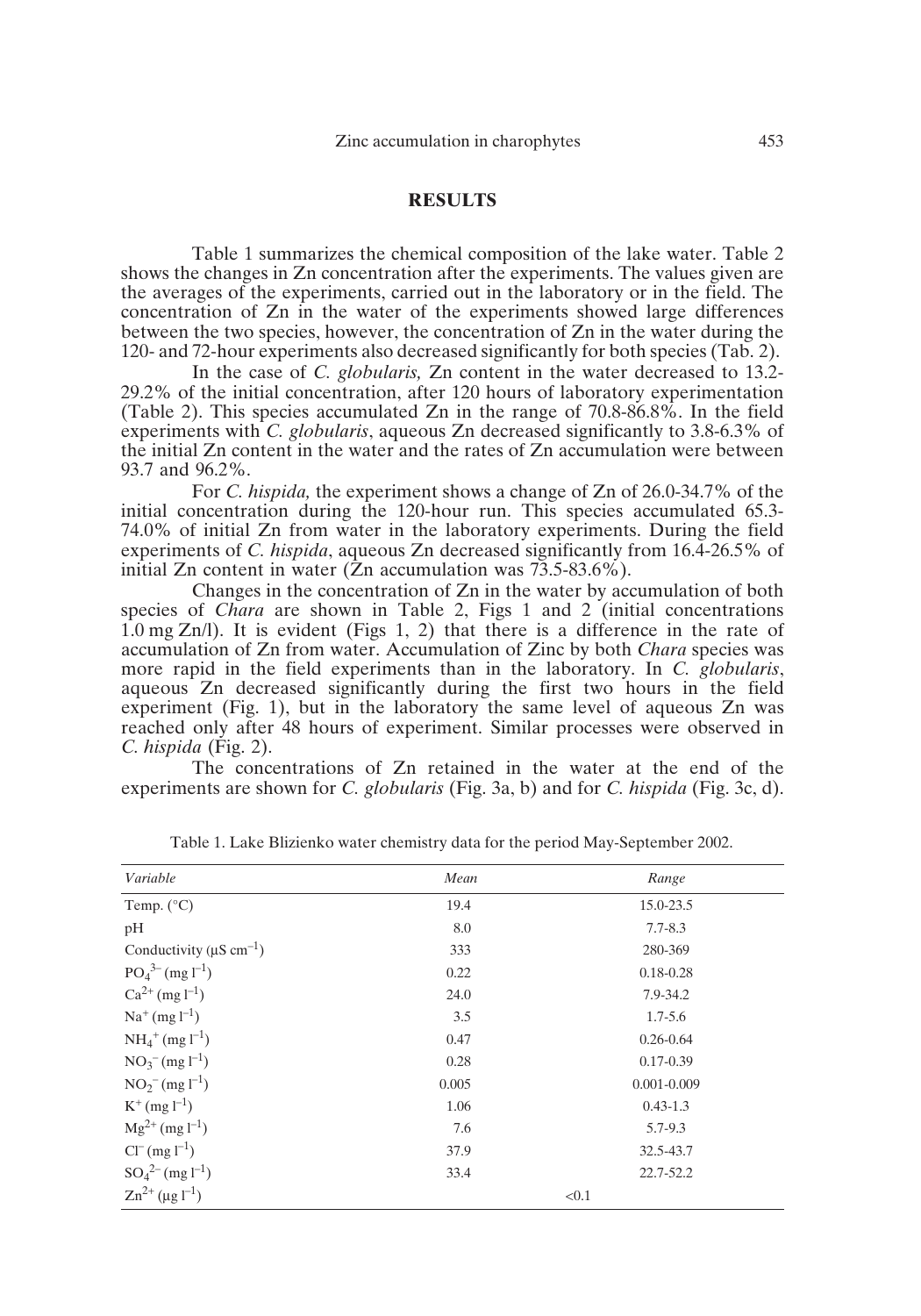#### 454 J. Urbaniak

| Initial Zn<br>concentration |     |                     | Laboratory experiments |            | Field experiments |                     |                  |            |            |
|-----------------------------|-----|---------------------|------------------------|------------|-------------------|---------------------|------------------|------------|------------|
| $mg/l - %$                  |     | Chara<br>globularis | Chara<br>hispida       | $t_{est.}$ | $t_{0.05}$        | Chara<br>globularis | Chara<br>hispida | $t_{est.}$ | $t_{0.05}$ |
|                             |     | $\%$                | $\%$                   |            |                   | $\%$                | $\frac{0}{0}$    |            |            |
| 0.3                         | 100 | 14.5                | 30.1                   | 635.2      |                   | 5.8                 | 21.8             | 569.3      |            |
| 0.5                         | 100 | 29.2                | 26.0                   | 523.1      | 2.77              | 4.8                 | 16.4             | 226.3      | 2.77       |
| 0.7                         | 100 | 13.2                | 34.7                   | 112.1      |                   | 3.8                 | 26.5             | 562.1      |            |
| 1.0                         | 100 | 23.8                | 27.9                   | 895.2      |                   | 6.3                 | 19.1             | 1012.6     |            |
| <b>LSD</b>                  |     | 0.014               | 0.074                  |            |                   | 0.047               | 0.064            |            |            |
| $F_{est.}$                  |     | 523411              | 62354                  |            |                   | 2335620             | 56884            |            |            |
| 4.06<br>$F_{0.05}$          |     |                     | 4.06                   |            |                   |                     |                  |            |            |

| Table 2. Changes in Zn concentration in water after the experiments |  |
|---------------------------------------------------------------------|--|
| (120 hours of laboratory and 72 of field experiments).              |  |

LSD – the least significant difference

 $\rm F_{\rm est.}$  –  $\rm F$  estimated

 $t_{est.}$  – t estimated

Table 3. Comparison of Zn content in *Chara globularis* and *Chara hispida* (mg/kg d. w.) after laboratory and field experiments.  $t_{est} = t$  estimated

| Initial Zn            | Laboratory experiments |            |           | Field experiments |                          |            |           |            |
|-----------------------|------------------------|------------|-----------|-------------------|--------------------------|------------|-----------|------------|
| concentration<br>mg/l | C. globularis          | C. hispida | $t_{est}$ |                   | $t_{0.05}$ C. globularis | C. hispida | $t_{est}$ | $t_{0.05}$ |
| 0.0                   | 0.12                   | 0.13       |           |                   | 0.12                     | 0.13       |           |            |
| 0.3                   | 2.7                    | 2.2        | 10.0      | 2.22              | 2.2                      | 1.9        | 2.0       | 2.22       |
| 0.5                   | 3.0                    | 3.7        | 13.6      |                   | 3.7                      | 2.0        | 10.7      |            |
| 0.7                   | 4.1                    | 4.0        | 21.7      |                   | 4.0                      | 2.6        | 9.2       |            |
| 1.0                   | 4.6                    | 4.4        | 18.3      |                   | 4.4                      | 2.8        | 9.5       |            |

*C. globularis* has accumulated twice as much Zn from water (laboratory experiments) than *C. hispida*. Similar results were obtained in field experiments.

Fifty samples of whole plants were analyzed and the results are presented in Table 3. Generally the whole plant had higher metal content than control samples, and almost all differences between the species used in the experiments were significant.

Analyses of the Zn content from extant plants under natural conditions (as collected from the water-body), contained 0.1-0.3 mg Zn/kg for *C. globularis* and 0.1-0.2 mg Zn/kg for *C. hispida*.

# **DISCUSSION**

The results of these experiments show that the charophytes *C. globularis* and *C. hispida* can rapidly respond to inputs of Zn in the environment. However, the accumulation of aqueous Zn is different depending if the experiment is carried on in the field or in the laboratory (Figs 1, 2). These differences could be a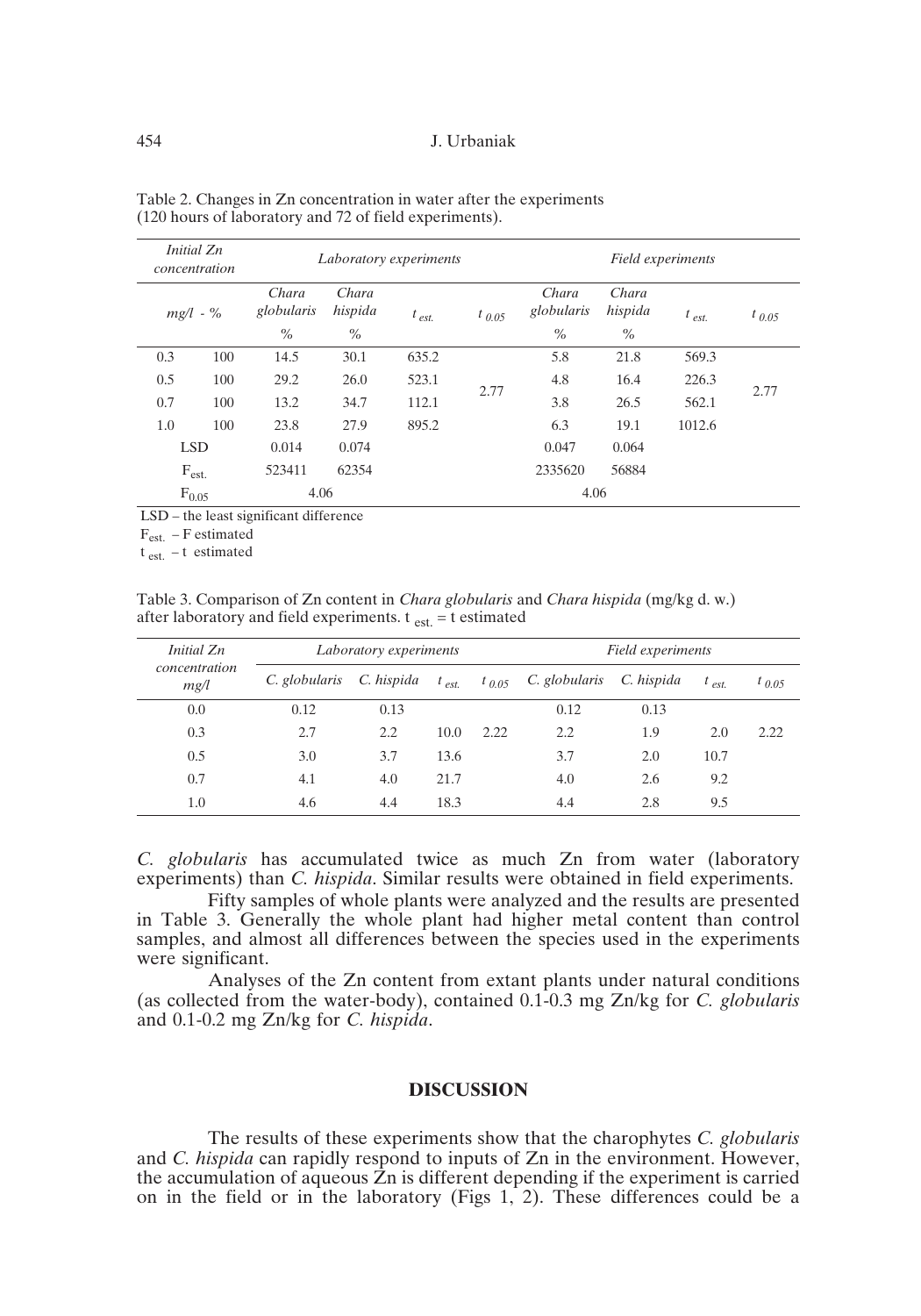

Fig. 1. Changes in Zn concentration in water (mg/l) – *Chara globularis* – in the field (a) and laboratory (b). Straight line = control, gray line = experiments.

response to the use of intact fresh plants for the field studies, instead of the cut shoot tips used in the laboratory.

These results seems to confirm Riemer & Toth's (1968) observation of high amounts of zinc in *Chara* sp. with very high calcium content, namely 95 and 125 mg Zn/kg. However, other *Chara* species investigated by the authors had only 25 and 28.5 mg Zn/kg.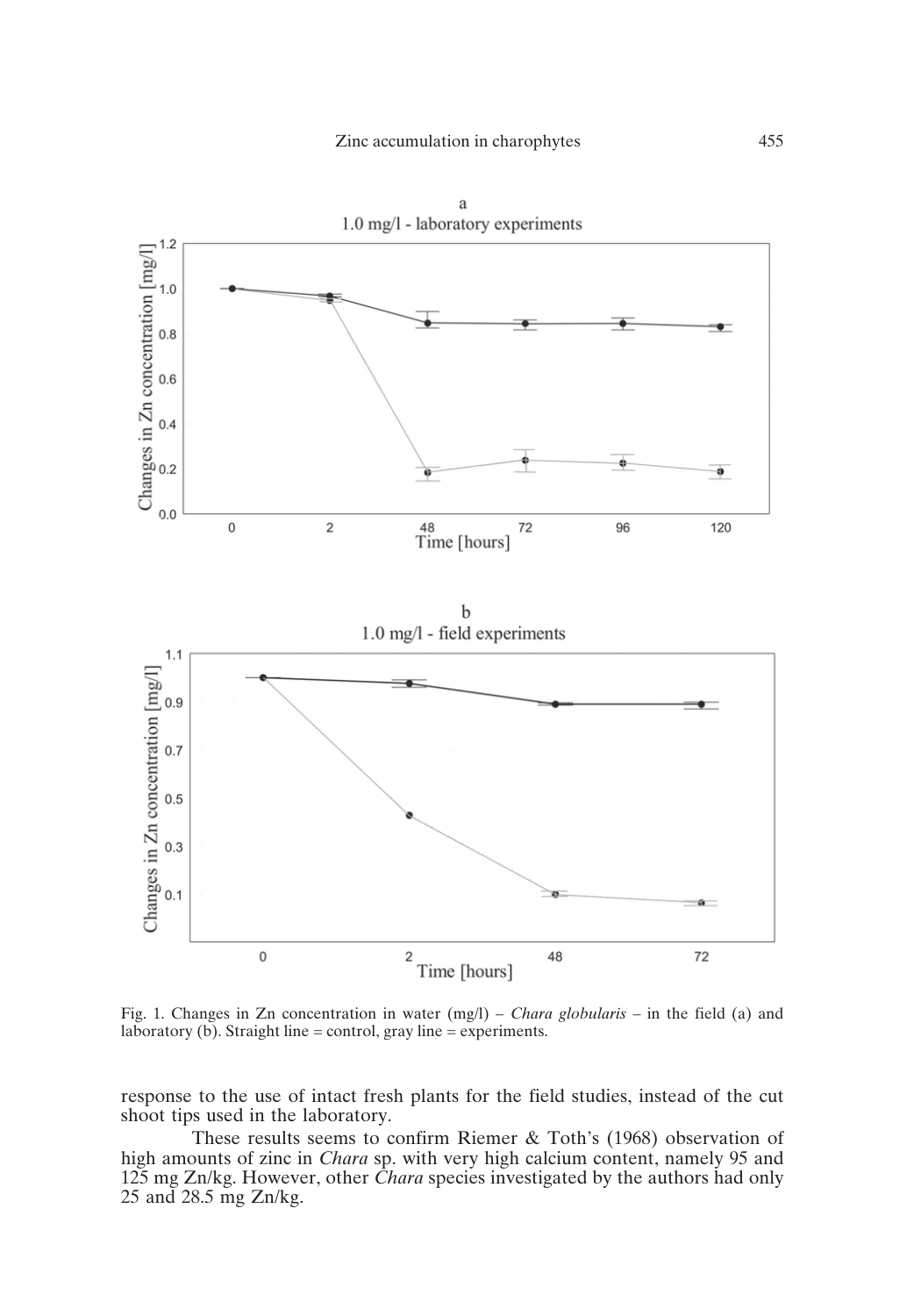





Fig. 2. Changes in Zn concentration in water (mg/l) – *Chara hispida –* in the field (a) and laboratory (b). Straight line = control, gray line = experiments.

According to Riemer & Toth (1968), Zn can be easily precipitated along with calcium forming the calcareous encrustation on the plant surface, as shown by Otsuki & Wetzel (1972). This seems to be true, particularly in waters with a high content of calcium. Zinc can be found as  $ZnCO<sub>3</sub>$  and  $ZnSO<sub>4</sub>$  in water rich in  $CaCO<sub>3</sub>$  or  $SO<sub>4</sub>$ , these compounds depending on water pH value. When the pH is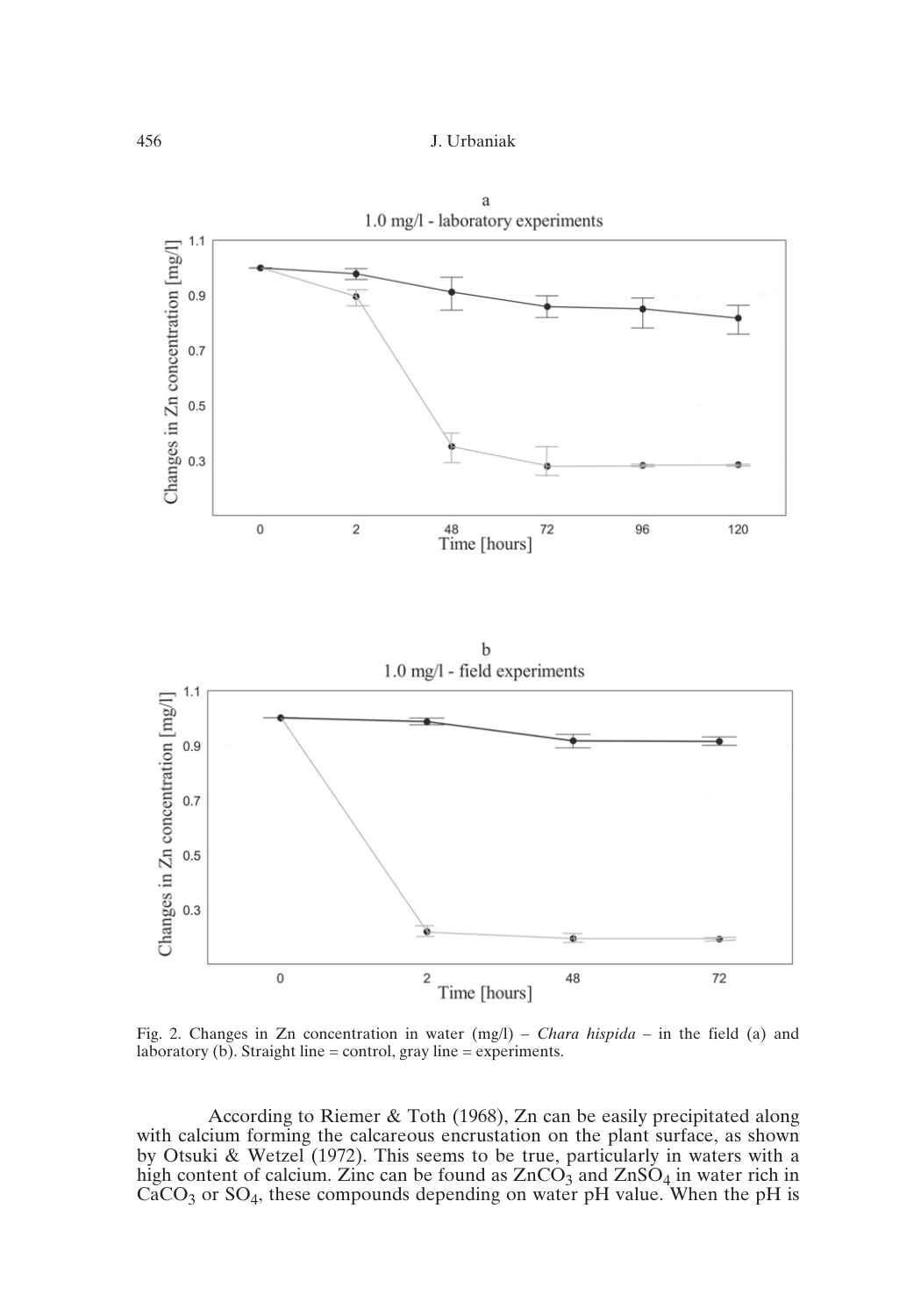

Fig. 3. Comparison of Zn content in *C. globularis* (a, b) and *C. hispida* (c, d) (mg/kg d. w.) at the end of laboratory and field experiments.

between 7.0 and 7.5, zinc salts are hydrolyzed and when the pH rises to 8.0,  $Zn(OH)$  can be easily deposited on the plant surface (Dojlido, 1995). However, the mechanism of precipitation cannot be the only way of trace metals accumulation by charophytes.

According to Beaugelin-Seiller *et al.* (1995), there exists the possibility that two successive phases can occur in the accumulation of trace metals by all aquatic plants. They are: surface adsorption on the calcium carbonate deposit and biological absorption. In other words, the whole accumulation process can be summarized as a fast initial adsorption phase (first phase) followed by a slower biological absorption phase (second phase) which is generally longer and slower. The importance and mechanism of the adsorption phase for algae such as biological absorption was described in detail for  ${}^{65}Zn$ ,  ${}^{60}Co$  and  ${}^{110}Ag$  by Baudin (1974) and Garnier & Baudin (1989).

## **Surface adsorption**

The experiments showed that the concentration curve reached a constant value in the adsorption phase (Figs 1, 2), which is expected if surface adsorption occurs, in agreement with previous authors who indicated adsorption as one of the mechanisms responsible for trace metals accumulation. This seems to be contradicted by the results of experiments, especially those made *in situ,* during which in the first 2 hours a short intense  $\overline{Z}$ n accumulation was observed on *C. hispida*. In the laboratory, the proposed adsorption phase was much longer and slower. After 2 days of exposure, the Zn accumulation in the adsorption phase was estimated at 65-80% (laboratory experiments) with both species, and in comparisons after 2 hours approximately 80% in the field experiments with *C. hispida*.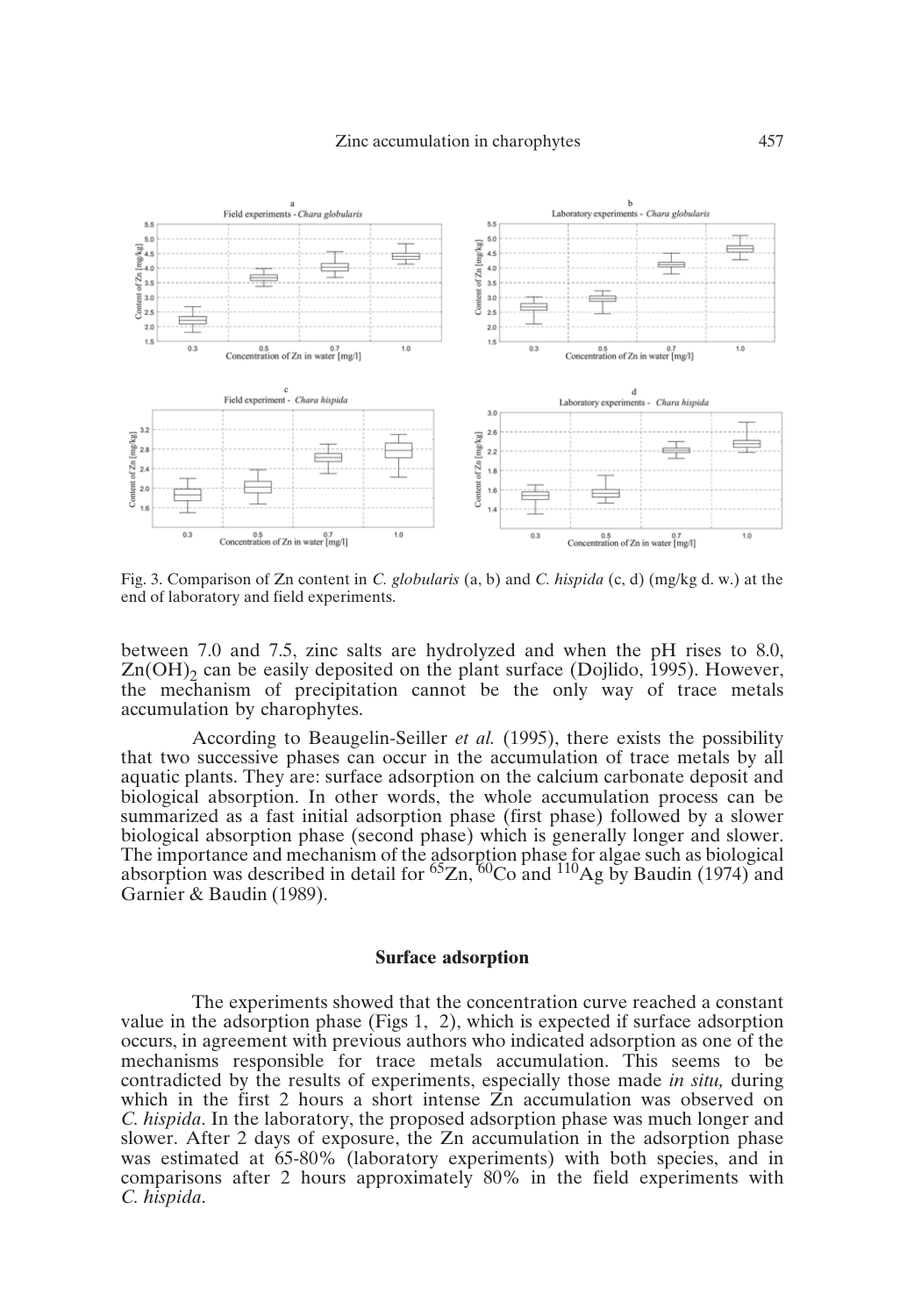

Fig. 4. SEM microanalysis spectra. Analysis of elements content in the internal wall of internodes of *Chara globularis* (a) and *Chara hispida* (b).

#### **Biological absorption**

Beaugelin-Seiller *et al.* (1995), postulated biological absorption as the mechanism responsible for trace metal accumulation in charophytes, in which case, a decrease in Zn content in the water should take place longer and slower than the in the first phase, but this part of accumulation is not clear in the laboratory experiments. In the case of *C. globularis* and *C. hispida*, the concentration of aqueous Zn was very low in laboratory experiments during the second day (Figs 1, 2). Similarly, in the field experiments with *C. globularis,* the duration of the second phase is not clear. The process seems to have started after the 48 hours, and similarly the Zn content was low. The possible explanation is that during the proposed first phase and during precipitation, almost all Zn has